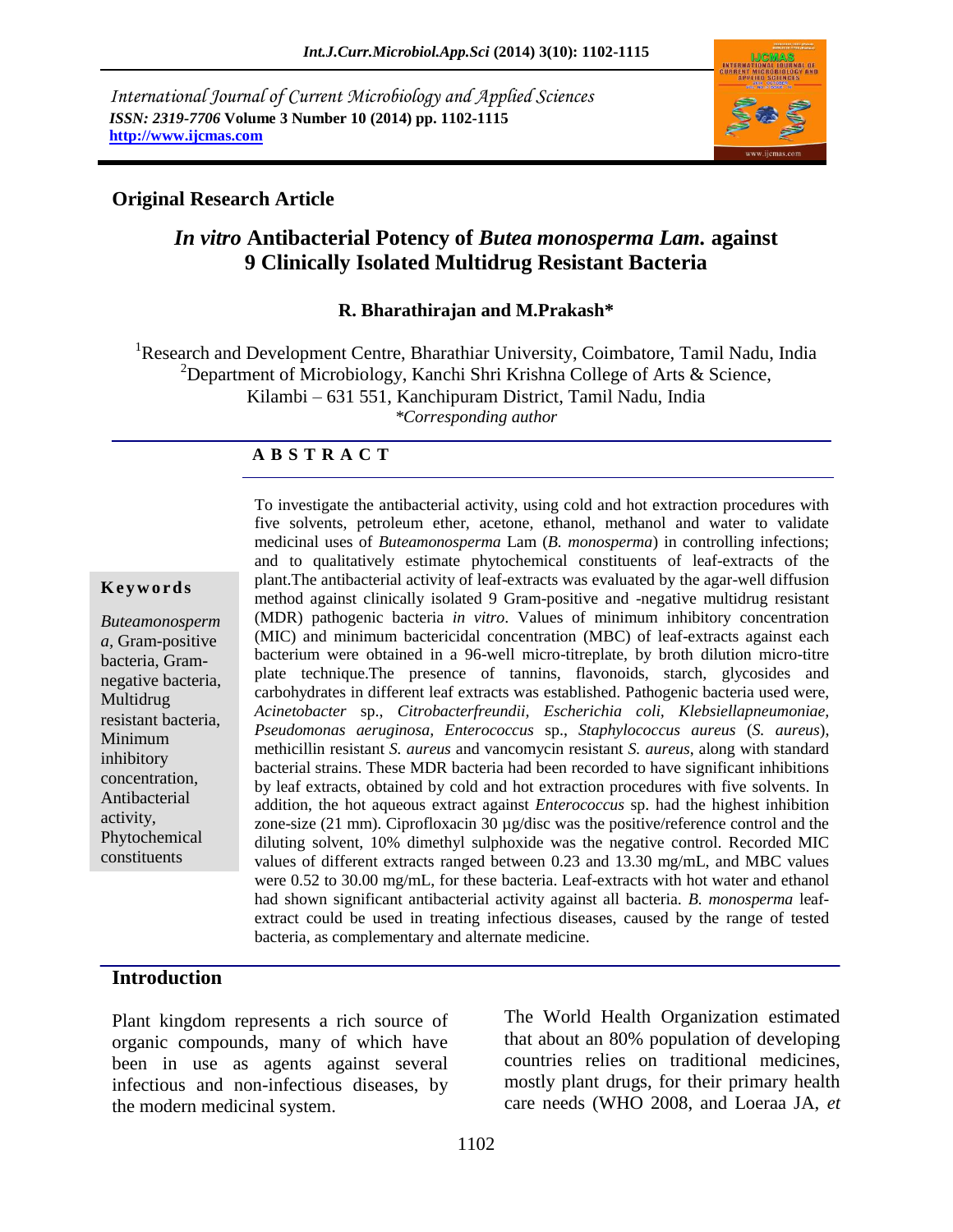*al*., 2007). Particularly in rural India, uses of raw plant products as well as some concoction of plant products in Ayurvedic medicines are sought after to a great proportion, because of cheap availability, and in urban areas too those are increasingly popular for cultural nuances that exist(De Silva T, *et al*., 2007). Further, a large number of phyto-drugs are popular and are preferred to over synthetic ones—*a priory*, for healthier or rather harmless effects (Sindhia VR, *et al*.,2010); almost all the viral infections are always addressed with plant products, as it is known. In ethnobotanical literature of India, several hundreds of plants are known to have the potential to treat many diseases and one of those popular ones is *Buteamonosperma* Lam. (*B. monosperma*, family Fabaceae (Kirtikar KR, *et al*., 1935).

*B. monosperma* is traditionally used for the treatment of inflammatory diseases (Shahavi VM,*et al*., 2008); it is hepatoprotective (Wagner H, *et al*., 1986), antidiabetic (Akhtar MS, *et al*., 2010), antihelmintic (Iqbal Z, *et al*.,2006), it possess antitumor, antiulcer activities and wound healing (Khan FM. 2009 andGavimath CC, *et al*., 2009), leaves possess antimicrobial property (Das S, *et al*., 2009, and Tambekar DH,*et al*.,2010), and roots have antispermatic activity (Vasudeva N, *et al*., 2011).

Infections with both Gram-positive (GP) and Gram-negative (GN) bacteria have clinically become intractable, slowly, due to the emergence of multidrug resistant (MDR) strains. Among GP pathogens, strains of *Staphylococcus aureus* (*S. aureus*), methicillin resistant *S. aureus* (MRSA) and vancomycin resistant *S. aureus* (VRSA), strains of *Enterococcus* sp. are noteworthy (Dubey D,*et al*., 2012). Moreover, GN bacteria, *Acinetobacter* sp., *Klebsiellapneumoniae* (*K. pneumoniae*),

*Citrobacterfreundii* (*C. freundii*), *Escherichia coli* (*E. coli*) and *Pseudomonas aeruginosa* (*P. aeruginosa*) are commonly found as pathogens of urinary tract; while *E. coli, K. pneumoniae,* are pathogens of gastrointestinal tract. Presently, these pathogens are too MDR, recorded in several reports (Dubey D,*et al*., 2012).

Secondly, the resistance of pathogenic bacteria to antibiotics is of high clinical concern. Rather the concept of the control of drug resistance is a matter of clairvoyance for dovetailed antimicrobials today. A suitable epitome is the superbug, multidrug resistant (MDR) *S. aureus* in the human health domain worldwide, as its different strains or rather incarnations have generated β-lactamase activities in degrading all sorts of penicillin derived antibiotics, in addition to resistance to other groups/generations of antibiotics (Clarke CR. 2006). Multidrug resistance of *Staphylococcus, Pseudomonas, Escherichia* and a few more pathogenic bacteria to a wide range of antibiotics has been reported to have been due to nonprudent uses of same antibiotics against infections of food- and pet-animals worldwide(Middleton J,*et al*., 2005). (Maple PAC, *etal*., 1989), including man. MDR-MRSA strains carry resistance markers for other antibiotics and instances of resistance up to 23 antibiotics in some strains have been reported(Maple PAC, *etal*., 1989). The emergence of VRSA is of further concern. Today, the management of the consortium of MDR strains of both GN and GP pathogens has become increasingly difficult because of the β-lactamase production by *Staphylococcus, Bacillus, Pseudomonas, Proteus, Klebsiella, Neisseria, Salmonella, Haemophilus* and a few more pathogens (Rath S,*et al*., 2012), and pandrug resistance (PDR, resistance of bacteria to all antibiotics in present use) to different classes of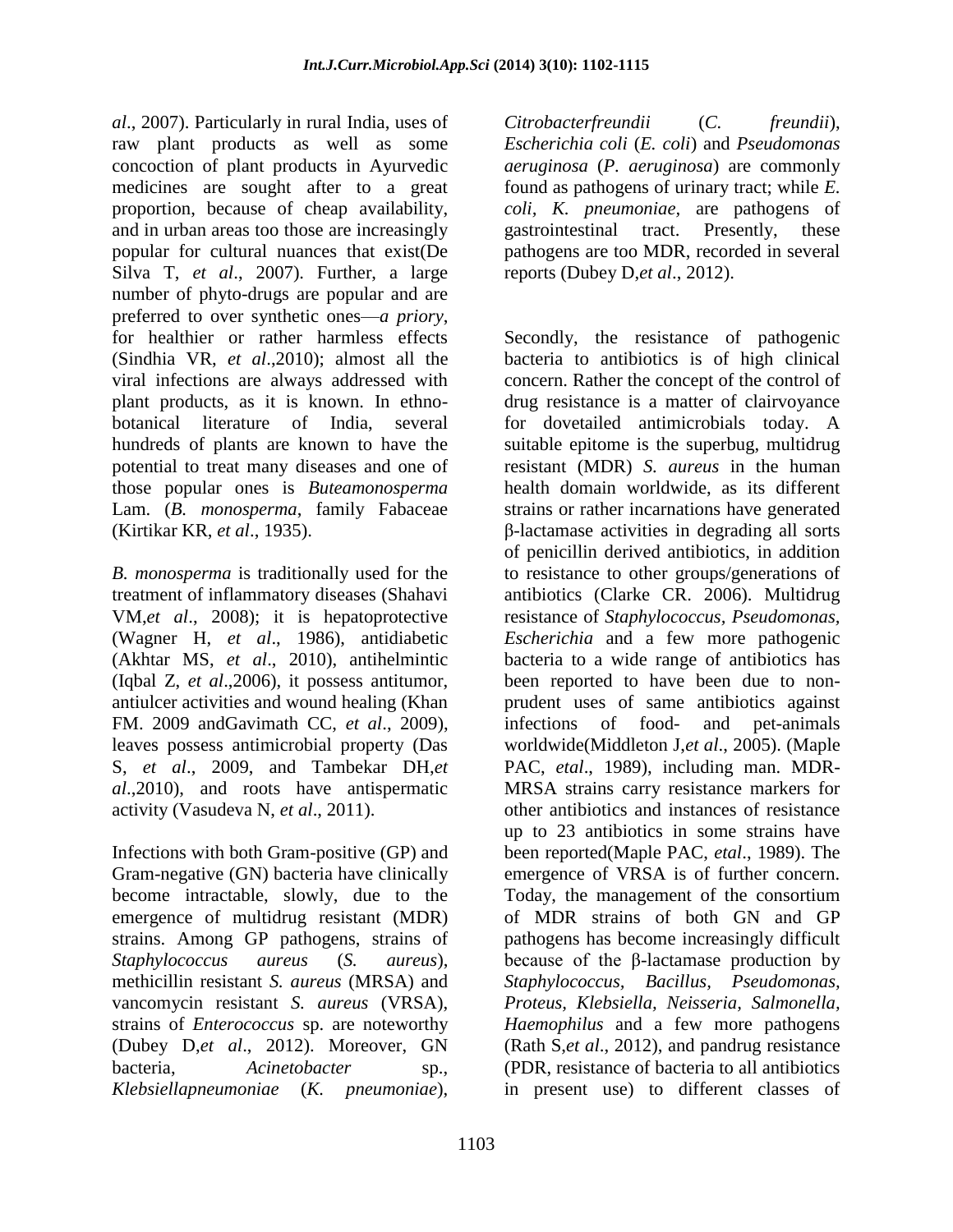antibiotics in GN ones (Falagas ME, *et al*., 1989). Meek appreciation of failures in the control of MDR strains would be inhuman, which generates the impetus on a systematic global search for new drugs from natural resources like plants, worldwide (Davidovich C, *et al*., 2008 andDubey D, *et al*., 2012); chemicals from plants could be chosen for the control in a future crusade against MDR pathogens. Moreover, accumulated ethnomedicinal reports of different countries lend themselves well to the basic information needed for further work on drug-targeting against MDR pathogens (Dubey D, *et al*., 2012).

In the present study, crude leaf extracts of *B. monosperma* with 5 solvents, petroleum ether, acetone, methanol, ethanol and water (polar to non-polar, extracted by both cold and hot extractions) were used to monitor antibacterial property against 9 clinically isolated MDR bacterial strains.

# **Materials and Methods**

### **Preparation of plant extract**

The air-dried powdered leaf material (in 40 g lots) of *B. monosperma* was extracted with 400 mL volumes of solvents, petroleum ether, acetone, methanol, ethanol and distilled water, separately at 4 °C, in succession. Solvent residues from combined extracts were evaporated by a vacuum rotary evaporator. For hot extraction, in a soxhlet apparatus, a lot of 40 g of powder-mass was placed in the extractor and a volume of 400 mL of a solvent was used during 24 h of soxhletion, till colourless extracts precipitated in the extractor. After filtration, each extract was concentrated by the rotary evaporator. The resultant sticky-mass was dried in a desiccator; the solid mass was stored in a suitable volume of 10% dimethyl sulphoxide (DMSO) with a drop of Tween-80. Cold and hot petroleum ether extracts of

*B. monosperma* were light yellow to yellowish brown in colour. After concentration, the solid physical appearance was seen and the yield amounts were 3.7% in the cold- and 4.2% in the hot-extract. The solid extract was dissolved in a required volume of 10% DMSO and a drop of Tween-80 for a final concentration of 30 mg/mL. Both cold and hot extracts of acetone were brown in colour, it was sticky in appearance after concentration and the yield amounts were 3.12% in the cold and 4.27% in the hot extract. Ethanol extracts were reddish brown in colour and sticky after concentration. The yield amounts were 6.24% in the cold and 7.90% in the hot extract. Methanol extracts were dark-brown to black in colour and solid, sticky in concentration; after the desiccation amounts were 7.20% in the cold and 8.20% in the hot extracts. Aqueous extracts were black in colour and sticky after the concentration. After desiccation, the amounts were 10.78% in cold and 10.82% in hot extracts. The stock concentration of each extract was maintained at 30 mg/mL, for further use.

# **Qualitative test for phytochemicals**

Phytochemical screening was carried out to assess the qualitative chemical composition of crude extracts using commonly employed precipitation and colouration procedure to identify the major natural chemical groups, as described earlier (Dubey D, *et al*., 2012). Alkaloids, carbohydrates, flavonoids, glycosides, protein, saponin, starch, sterols and tannins were assessed.

## **Isolation and identification of pathogenic bacteria**

From hospitalized patients of wards and cabins of Hospital, 9 bacterial strains (four GP species, *S. aureus*, MRSA, VRSA and *Enterococcus* sp.; and eight GN bacteria, *Acinetobacter* sp., *K. pneumoniae, C.*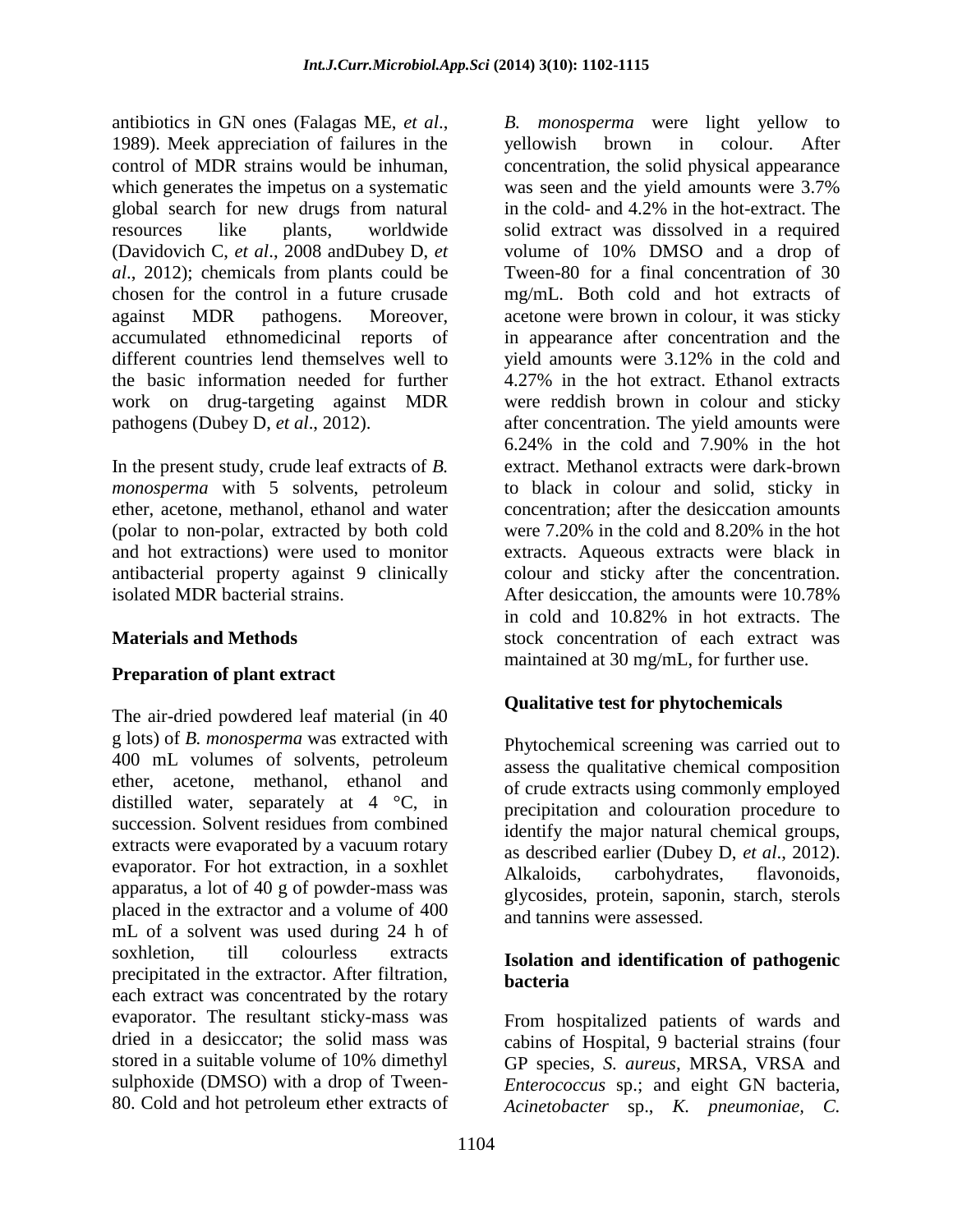*freundii, E. coli* and *P. aeruginosa*) were isolated. All these 9 strains were identified by standard biochemical tests and were maintained as axenic cultures in suitable media, as described previously (Dubey D,*et al*., 2012 and Rath S, *et al*., 2012). Different clinical samples were collected from patients of wards, cabins, intensive care unit, neonatal care unit in the hospital, and were used for the growth of bacteria in nutrient agar, MacConkey agar, blood agar, eosin methylene blue (EMB) agar, and xylose lysine deoxycholate (XLD) agar. Microbial type culture collection (MTCC) strain of each bacterium was used as the reference control during identification (see [Table 1\)](http://www.ncbi.nlm.nih.gov/pmc/articles/PMC4027298/table/apjtd-03-03-217-t01/).

## **Antibiotic sensitivity pattern**

All bacterial strains were subjected to antibiotic sensitivity test by Kirby-Bauer's method, using a 6 mm thick Mueller-Hinton agar medium, as described previously (Sahu MC*et al*., 2012).and results were determined basing upon the standard guidelines (Clinical Laboratory Standard Institute Performance standard for antimicrobial susceptibility testing 2011). For the control, ciprofloxacin 30 µg/disc was used and it was sensitive to all test bacteria and its inhibition zone range was 17-19 mm.

### **Antibacterial activity and determination of MIC and MBC**

Antibacterial activities of plant-extracts (both cold and hot) were recorded by the agar-well diffusion method, as described previously (Dubey D,*et al*., 2012 andDubey D, *et al*., 2012). The details of methods of determinations of minimum inhibitory concentration (MIC) and minimum bactericidal concentration (MBC) were described previously (Sahu M C, *et al*., 2012).

# **Result and Discussion**

## **Isolation and biochemical identification of bacteria**

Specific colony morphology of each pathogen was noted, for which a corresponding MTCC strain was used, parallely [\(Table 1\)](http://www.ncbi.nlm.nih.gov/pmc/articles/PMC4027298/table/apjtd-03-03-217-t01/). For example, colourless smooth, opaque, raised and pinpoint colonies were of *Acinetobacter* sp. After growth, a single colony was subjected to Gram-staining and basing upon it, other biochemical tests were performed for identification [\(Table 2\)](http://www.ncbi.nlm.nih.gov/pmc/articles/PMC4027298/table/apjtd-03-03-217-t02/). For example, *E. coli* was negative for oxidase, Voges-Proskauer, citrate and urease tests, while bile-esculin was not done; it was positive for catalase, indole, and methyl red, triple sugar iron and nitrate reduction tests. Similarly, the rest bacteria were typified. Four GPs, *S. aureus*, MRSA, VRSA, *Enterococcus* sp. and six GNs, *Acinetobacter* sp., *C. freundii, E. coli, K. pneumoniae, Proteus* sp., and *P. aeruginosa*, were isolated.

# **Phytochemical analyses**

From phytochemical analyses, it was ascertained that saponins and tannin, but not sterol and protein were present in leafextracts, obtained with petroleum ether, acetone, ethanol, methanol and water. Alkaloids, carbohydrates, glycosides were present in extracts obtained with petroleum ether, ethanol and water. Starch only was found in extracts obtained with acetone and water; in water extract the maximum number of phyto-constituents and the acetone extract had the least number were noted, and extracts with the rest other solvents had medium levels of phytoconstituents [\(Table 3\)](http://www.ncbi.nlm.nih.gov/pmc/articles/PMC4027298/table/apjtd-03-03-217-t03/).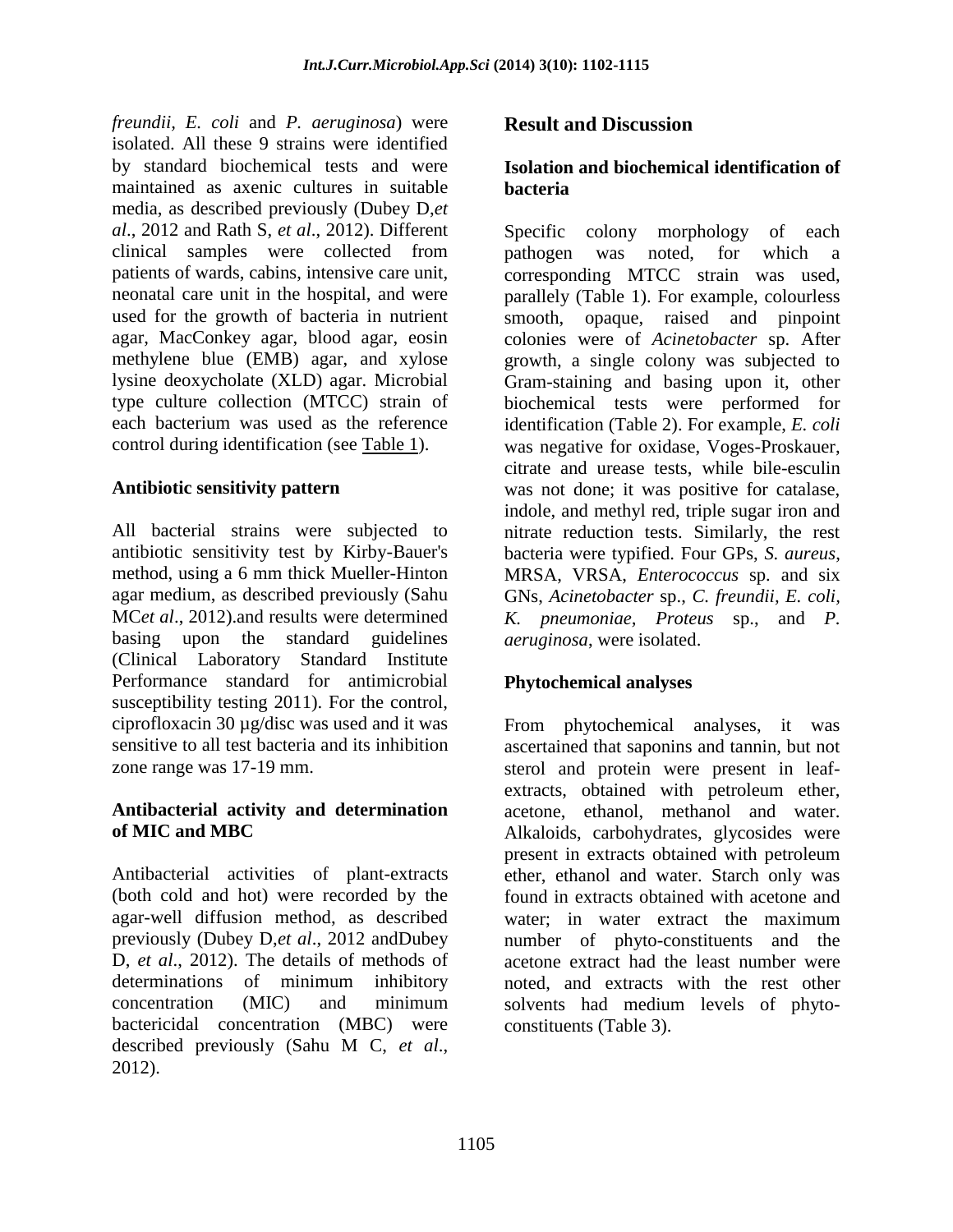#### **Antibiotic sensitivity pattern**

Antibiotic profile of each bacterial strain was determined using specified antibiotic discs [\(Table 4\)](http://www.ncbi.nlm.nih.gov/pmc/articles/PMC4027298/table/apjtd-03-03-217-t04/).

It was recorded that antibiotics (µg/disc), gentamicin 30 was resistant to seven bacteria and sensitive to one bacteria; norfloxacin 300 was resistant to three and sensitive to five strains; nitrofurantoin 300 was resistant to one and sensitive to seven strains; amikacin 30 was resistant to one and sensitive to seven bacteria; cefotaxime 30 was resistant to seven; imipenem 10 was resistant to seven and sensitive to one; piperacillin/tazobactam 100/10 was resistant to seven and sensitive to one bacterium; gatifloxacin 30 was resistant to four and sensitive to four isolates; ofloxacin 5 was resistant to four and sensitive to four strains; netilmicin 30 was resistant to five and sensitive to three isolates; amoxyclav 30 was recorded as resistant to five and sensitive to three bacteria.

#### **Antibacterial activities**

Five pairs of cold and hot leaf-extracts extracted with petroleum ether, acetone, ethanol, methanol and water (non-polar to polar solvents) were screened for antibacterial activity against cited GP bacteria and five GN bacteria. Hot water extracts had the highest antibacterial activity against *Enterococcus* sp. [\(Table 5\)](http://www.ncbi.nlm.nih.gov/pmc/articles/PMC4027298/table/apjtd-03-03-217-t05/). Leaf-extracts with hot water and ethanol have shown significant antibacterial activity against all bacteria. the maximum size of zone of inhibition had been recorded due to the hot water extract, as 21 mm against *Enterococcus*, which was 18 mm in the case of ciprofloxacin 30 µg/disc. Detailed information of antibacterial activities of extracts and inhibition zone sizes were recorded (Table 5).

#### **MIC and MBC values**

Particular leaf-extracts obtained with different solvents that have shown significant antibacterial activity in the agarwell diffusion method were further used for the determination of MIC and MBC values with bacteria, in a 96-well micro-titre plate [\(Table 6\)](http://www.ncbi.nlm.nih.gov/pmc/articles/PMC4027298/table/apjtd-03-03-217-t06/). MIC values of all hot extracts ranged from 0.23 to 13.30 mg/mL, and MBC values ranged from 0.52 to 30.00 mg/mL. The MIC value of the cold acetone extract ranged between 0.52and 5.91 mg/mL, the MBC value ranged between 1.16 and 13.30 mg/mL; with hot ethanol extract, the MIC value ranged from 1.16 to 13.30 mg/mL, the MBC value ranged between 5.91 and 30.00 mg/mL; for methanolic extract the MIC values ranged between 1.16 and 5.91 mg/mL, the MBC value was 2.62 to 13.30 mg/mL; the MIC value with the cold water extract was 1.16- 5.91 mg/mL and the MBC value ranged between 2.62 and 13.30 mg/mL.

With *Acinetobacter* sp., the minimum MIC in petroleum ether, methanol and water extracts was 2.62 mg/mL, the maximum MIC in petroleum ether extract was 13.30 mg/mL. With *Citrobacter* sp., the minimum MIC was with petroleum ether, acetone, and methanol extracts as 2.62 mg/mL, and the maximum MIC value was with ethanol and water extracts as 5.91 mg/mL. With *E. coli*, the lowest MIC was with methanolic extract as 5.91 mg/mL, and the highest MIC value with the ethanolic extract was 13.30 mg/mL. With *K. pneumoniae*, the lowest MIC was with the Methanolic extract as 1.16 mg/mL. and the highest MIC value was with the ethanolic extract as 5.91 mg/mL.With *P. aeruginosa*, the lowest MIC was with petroleum ether extract at 0.52 mg/mL, the highest MIC value was with water extract as 5.91 mg/mL. With *Enterococcus* sp.,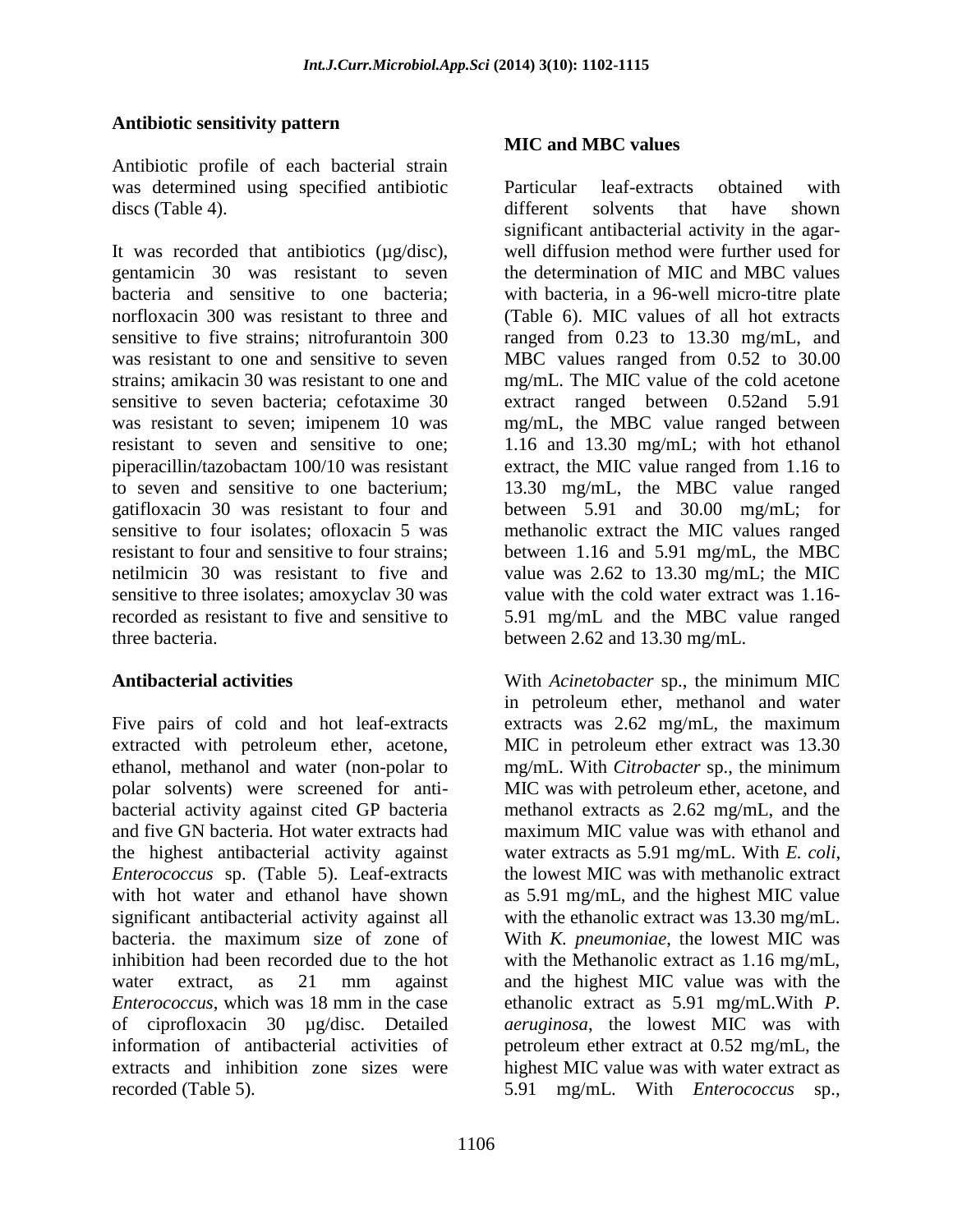minimum MIC value was seen with the water extract as 0.23 mg/mL, and the maximum MIC value was with ethanol and methanol extract as 5.91 mg/mL. With *S. aureus*, the minimum MIC value was as 0.52 mg/mL and with the acetone extract, and the maximum MIC value was with the petroleum ether extract as 5.91 mg/mL. With MRSA, the minimum MIC value was with ethanolic extract 1.6 mg/mL, the maximum MIC value was as 5.91 mg/mL, due to ethanol, methanol and water extracts. With VRSA, the minimum MIC value was with the acetone and ethanol extracts as 1.16 mg/mL, and the maximum MIC value was with the methanol and water extracts as 5.91 mg/mL.

With *Acinetobacter* sp., minimum MBC was 5.91 mg/mL with the aqueous extract, and the maximum value with the petroleumether-extract was 30.00 mg/mL. With *Citrobacter* sp., the minimum MBC value was 1.16 mg/mL with the acetone extract, and the maximum value with petroleumether, ethanol and water extracts was 13.30 mg/mL.With *E. coli*, the minimum MBC value was 5.91 mg/mL in ethanolic extract, with the maximum value by ethanolic extract as 30.00 mg/mL.With *K. pneumoniae*, the minimum MBC value was 2.62 mg/mL in methanolic extract and the maximum value with petroleum-etherextract was 30.00 mg/mL. With *P. aeruginosa*, the minimum MBC value with petroleum ether extract was 1.16 mg/mL, the maximum MBC value with water extract was 13.30 mg/mL.With *Enterococcus* sp. the minimum MBC value with water extract was 0.52 mg/mL, while the maximum MBC value with methanolic extract was 13.30 mg/mL. With *S. aureus*, the minimum MBC value with acetone extract was 1.16 mg/mL, while the maximum value with petroleumether extract was 13.30 mg/mL. With MRSA, the minimum MBC value with ethanolic extract was 2.62 mg/mL, the

maximum value with water extract was 13.30 mg/mL. With VRSA, the minimum MBC value with acetone extract was 2.62 mg/mL, the maximum value with petroleum-ether extract was 30.00 mg/mL.

The presence of tannins, flavonoids, starch, glycosides and carbohydrates in leaf-extracts was established; saponins and tannins were present in all five-extract pairs, whereas sterols and proteins were absent in all extracts; alkaloids, carbohydrates, glycosides were present in three extracts, obtained with petroleum ether, ethanol and water, in this study. As reported, starch was found in leaf-extracts obtained with acetone and water only, whereas, flavones and flavanols (Yadava RN, et al. 2009),chalcones (Gupta SR, *et al*., 1970), isoflavones, triterpenes and pterocarpans (Bandara BMR, *et al*., 1990), leucocyanidin tetramers (Seshadri TR, *et al* ., 1971), and sterols were recorded with *B. monosperma* flower-extracts (Mishra M, *et al*., 2000 and Chokchaisiri R, *et al* ., 2009); the presence of seven flavonoids and glycosides, with two of them (butrin and isobutrin) was recorded (Wagner H,*et al*.,1986). Three glycosides, coreopsin, isocoreopsin and sulfurein were identified, and the remaining two were new and had been assigned the structures—monospermoside and isomonospermoside(Chokchaisiri R, *et al*., 2009). Extracts of *B. monosperma* flowers registered the anticonvulsive activity, due to the presence of a triterpene(Kasture VS,*et al*., 2002).

It had been shown that *B. monosperma* exhibited antifungal activity (Singh V. 2011).Ethanolic bark extract had registered a good control on National Type Culture Collection bacterial strains (drug sensitive strains of *S. aureus*, *Bacillus cereus*, *P. aeruginosa* and *E. coli*), with the highest sizes of zones of inhibition against the used bacteria, at around 100 mg/mL with the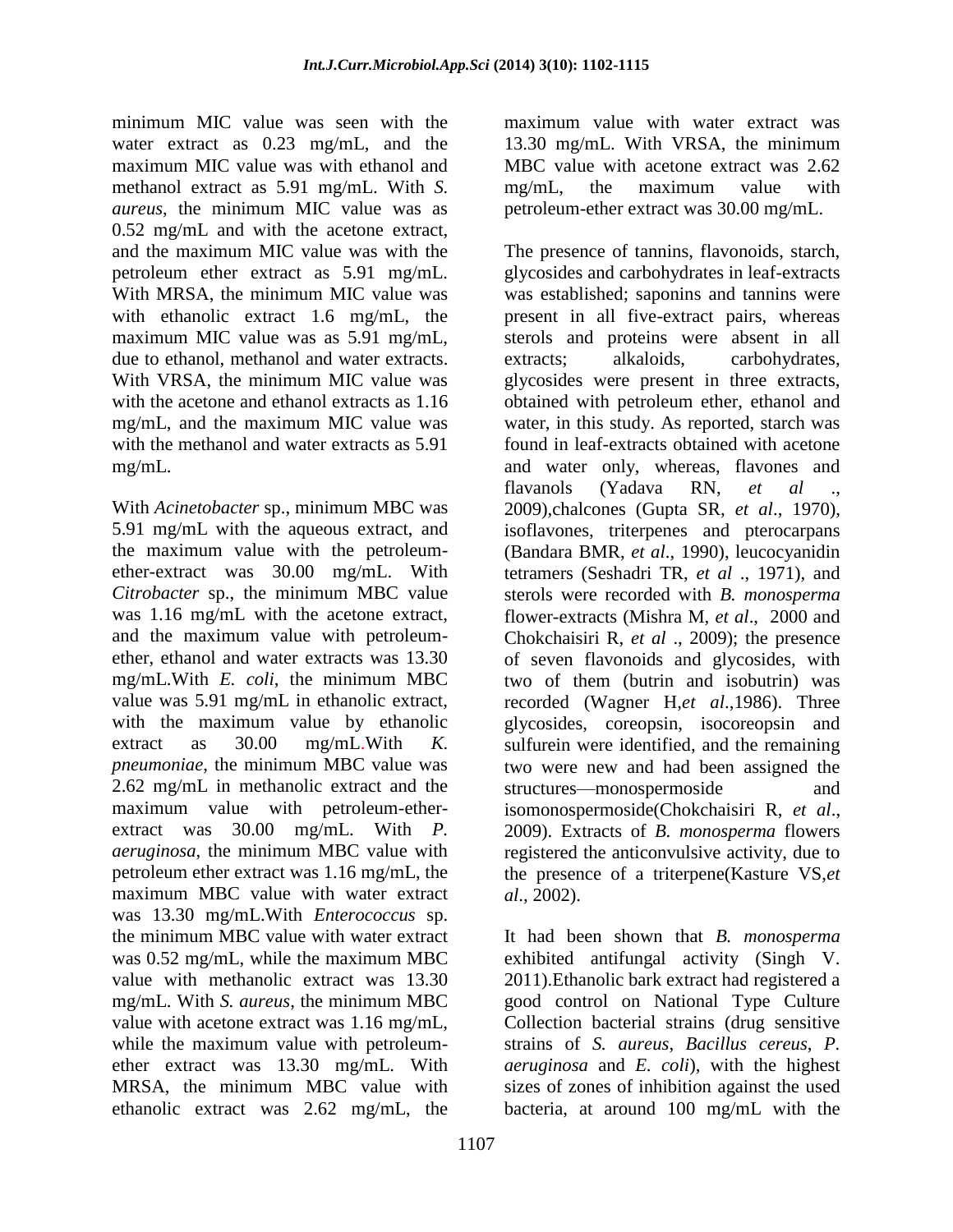aqueous extract of the plant (Lohitha P, *et al*., 2011). Ethanolic extract of *B. monosperma* bark inhibited the growth of drug sensitive strains of *S. aureus*, *P. aeruginosa* and the fungus, *Candida. albicans* at 400 to 800 mg/mL (Sharma AK, *et al*.,2011). Antimicrobial activity of the bark extract with petroleum ether and ethanol in controlling *S. aureus*, *B. subtilis*, *S. typhi*murium and *E. coli* were the minimum (Gurav SS, *et al*., 2008).

*In vitro* control capacities of the aqueous extract of *B. monosperma* on *E. coli*, *S. aureus*, *Enterococcus*sp were significant (Tambekar DH, *et al*., 2010). Antimicrobial activities against extracts of *B. monosperma* using ethanol, chloroform, petroleum ether seen with *E. coli*,and *S. aureus*, were significant. The petroleum-ether-extract did not inhibit by any bacterium (Dhale DA, *et al*., 2010), which finding too corroborated this work. Moreover, wound-healing capacity of *B. monosperma* had been demonstrated (Gavimath CC, *et al*., 2009). Antimicrobial activities of the aqueous extract of the plant had been recorded against the destructive enteric pathogen, *Vibrio cholerae* at the level of 4 mg/mL, with the total gallic acid equivalent at 136 mg (Acharyya S, *et al*., 2009).

MRSA strains reported from Nepal were at 40.1% of the total bacterial isolates, and those strains were multiple resistant to trimethoprim/sulfamethoxazole, cephalexin, amikacin, ciprofloxacin and norfloxacin, in addition to the usual penicillin derivatives, but all those were vancomycin sensitive (Tiwari HK*, et al*., 2009). But the most effective way to prevent clinical crisis due to MRSA has been with daptomycin, nowadays (Holloway K. 2000 and Sorlozano A,*et al*.,2009). In Brazil, about 40% to 60% nosocomial infections in urinary and respiratory tracts, boils and surgical wound infections were by MRSA alone, and the

presence of *mec*A gene with those was proved, probably because of such a greater infection prevalence (Perez LRR, *et al*., 2008). In a study from Malaysia, it was reported that among 287 pathogens, 52% were GNs with *Proteus* sp. 25%, *P. aeruginosa* 25%, *K. pneumoniae* 15%, *E. coli* 9%, and the rest 45% were GP bacteria with *S. aureus* 40%, Group B *Streptococci* 25% and *Enterococcus* sp. 9%; antibiograms indicated the susceptibility to imipenem and amikacin in GN and vancomycin in GP bacteria (Raja NS. 2007). Among intracellular pathogens isolated, both *S. aureus* and *Staphylococcus epidermidis* were frequently present, the latter species being coagulase-negative *Staphylococcus*; and *S. aureus* strains were mostly MRSA. Indeed, *S. aureus* was not invasive intrinsically, but MRSA was reported as invasive through eye (Kato T, *et al*., 1998). Further, in a classical study from New York, it was reported that the colonization rate of MRSA was more in intravenous drug abusers (Berman DS, *etal*., 1987).

While analysing the infection dynamics of pathogens, it was obvious that antibiotic sensitive pathogens have a limited capacity of virulence as the employed antibiotic controls them. At several levels, the host defence system also helps the control of pathogens when the later are in a smattering number. Most often than not, an infection from a MDR bacterial strain leads to a disease, particularly when an emulating control-agent/antimicrobial is absent, *i.e.*, the employed antibiotic has been won over by it. Indeed, in the presence of a stress factor—an antibiotic, the bacterial cell undergoes intrinsic or acquired genetic changes via, conjugation/transformation, involving exchanges of resistance markers, exemplified with the *mar*-locus of *E. coli*[\(George AM,](http://www.ncbi.nlm.nih.gov/pmc/articles/PMC4027298/#b48) *et al*., 1983), if at least, the natural selection for the emergence of mutants is slow.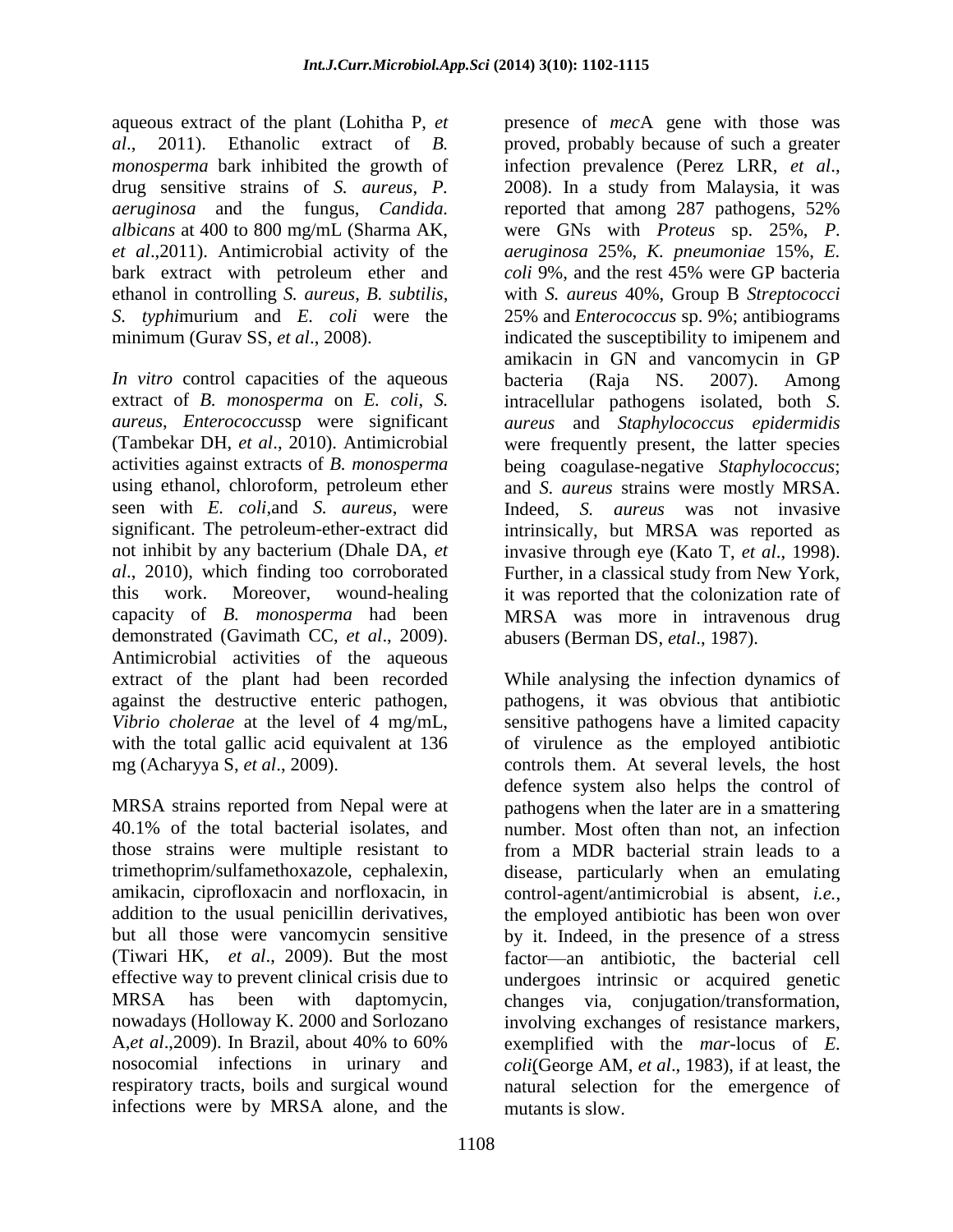| <b>Table.1</b> Isolation and characterization of pathogenic clinical isolates with individual colony |
|------------------------------------------------------------------------------------------------------|
| characteristics                                                                                      |

| <b>Bacteria</b>          | <b>Standard strain</b> | Agar media     | <b>Colony morphology</b>                                                                                     |
|--------------------------|------------------------|----------------|--------------------------------------------------------------------------------------------------------------|
| Acinetobacter sp.        | <b>MTCC 1425</b>       | Nutrient agar  | Colourless smooth, opaque, raised and<br>pinpoint colonies                                                   |
|                          |                        | MacConkey agar | Colourless smooth, opaque, raised,<br>NLF colonies                                                           |
| C. freundii              | <b>MTCC 1658</b>       | MacConkey agar | Late LF colonies light pink after 48 h                                                                       |
| E. coli                  | MTCC 443               | Nutrient agar  | Flat dry, irregular colonies                                                                                 |
|                          |                        | MacConkey agar | LF, flat dry pink, irregular colonies                                                                        |
|                          |                        | EMB agar       | Flat dry, irregular colonies, with<br>metallic green colour                                                  |
| K. pneumoniae            | <b>MTCC 4031</b>       | MacConkey agar | LF, pink, mucoid colonies                                                                                    |
| P. aeruginosa            | <b>MTCC 1688</b>       | Nutrient agar  | Large, irregular opaque colonies, with<br>bluish green pigment                                               |
| <i>Enterococcus</i> sp.  | MTCC 439               | Blood agar     | Smooth, opaque, colourless colonies                                                                          |
| S. aureus,<br>MRSA, VRSA | <b>MTCC 7443</b>       | Blood agar     | Medium to large, smooth, entire,<br>slightly raised, creamy yellow, with<br>$green/\beta$ hemolytic colonies |
|                          |                        | Nutrient agar  | As in blood agar without hemolytic<br>activity                                                               |

MRSA: methicillin resistant S. aureus; VRSA: vancomycin resistant S. aureus; LF: lactose fermenting colonies; NLF: nonlactose fermenting colonies; EMB: eosin methylene blue agar; NA: not available

#### **Table.2** Summary of results of biochemical tests of nine pathogenic bacteria

| Catalase | Oxidase | Indole | <b>MR</b> | VP    | Citrate | Urease | <b>TSI</b> | NT    | <b>BE</b> |
|----------|---------|--------|-----------|-------|---------|--------|------------|-------|-----------|
| $+ve$    | $-ve$   | nd     | nd        | nd    | nd      | nd     | nd         | -ve   | nd        |
| $+ve$    | nd      | nd     | $+ve$     | $-ve$ | $+ve$   | -ve    | A/G        | nd    | nd        |
| $+ve$    | $-ve$   | $+ve$  | $+ve$     | $-ve$ | $-ve$   | -ve    | A/G        | $+ve$ | nd        |
| $+ve$    | $-ve$   | $-ve$  | $-ve$     | $+ve$ | $+ve$   | $+ve$  | $A/GH_2S$  | $+ve$ | nd        |
| $+ve$    | $+ve$   | $-ve$  | $-ve$     | $-ve$ | $+ve$   | $+ve$  | $-ve$      | $+ve$ | nd        |
| $+ve$    | nd      | nd     | nd        | nd    | nd      | nd     | nd         | nd    | $+ve$     |
| $+ve$    | $+ve$   | nd     | nd        | nd    | nd      | $+ve$  | nd         | nd    | nd        |

MR: methyl red; VP: Voges-Prausker; TSI: triple sugar iron; NT: nitrate reduction; BE: bile esculin; A/G: acid and gas production; A/GH2S: acid-gas and hydrogen sulfide production; K/A: alkaline and acid production; nd: not done; +ve: positive; -ve: negative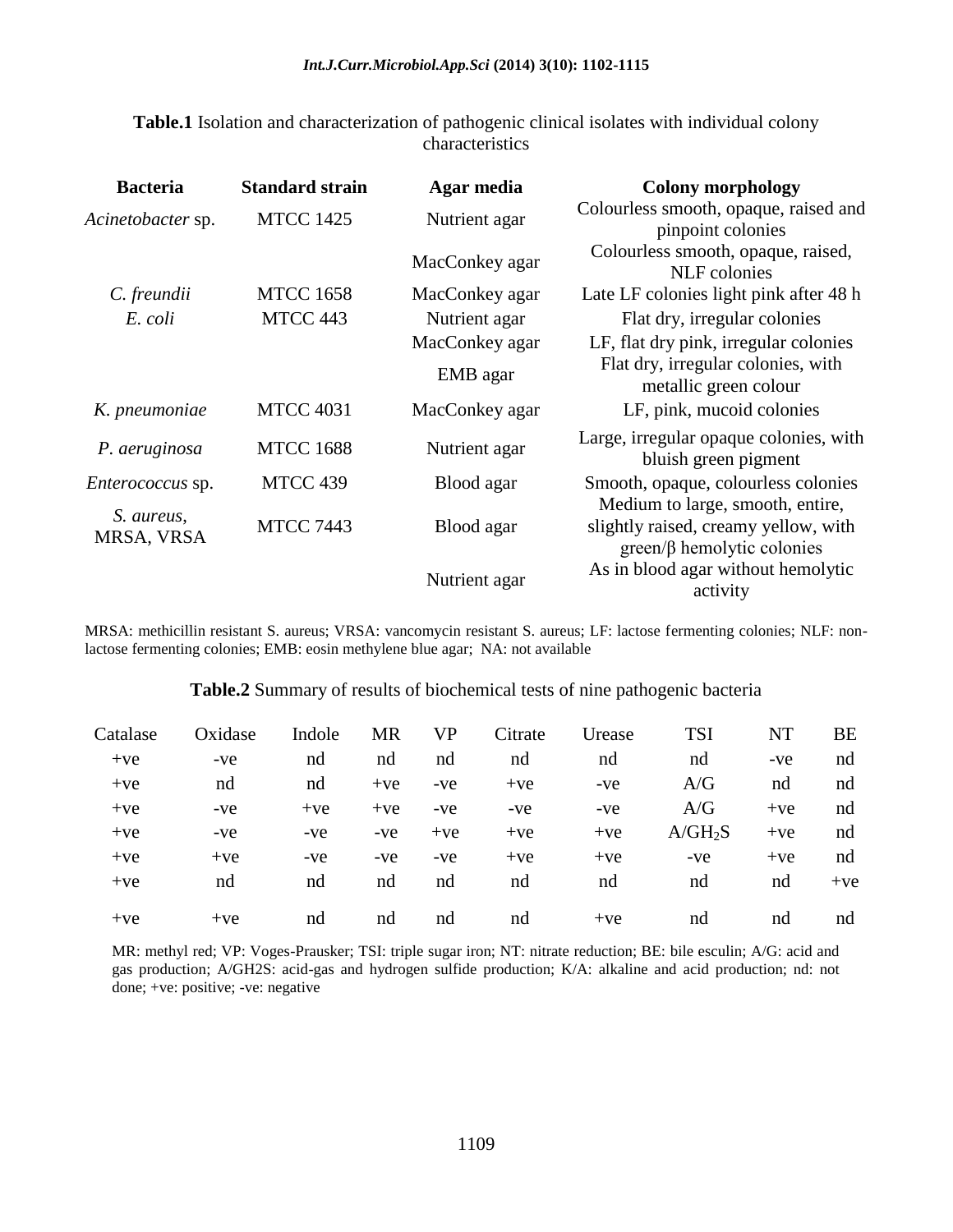#### *Int.J.Curr.Microbiol.App.Sci* **(2014) 3(10): 1102-1115**

| <b>Constituents</b> | <b>PE</b> | AC      | <b>EOH</b> | <b>MeOH</b> | $H_2O$  |
|---------------------|-----------|---------|------------|-------------|---------|
| Alkaloids           | $+ (+)$   | $-(-)$  | $+(+)$     | $+(+)$      | $+(+)$  |
| Carbohydrates       | $+(+)$    | $-(-)$  | $+(+)$     | $-(-)$      | $+(+)$  |
| Flavonoids          | $-(-)$    | $-(-)$  | $-(-)$     | $+ (+)$     | $-(-)$  |
| Glycosides          | $- (+)$   | $-(-)$  | $- (+)$    | $-(-)$      | $- (+)$ |
| Proteins            | $-(-)$    | $-(-)$  | $-(-)$     | $-(-)$      | $-(-)$  |
| Saponins            | $+(+)$    | $+ (+)$ | $+(+)$     | $+ (+)$     | $+(+)$  |
| <b>Starch</b>       | $-(-)$    | $+ (+)$ | $-(-)$     | $-(-)$      | $+(+)$  |
| <b>Sterols</b>      | $-(-)$    | $-(-)$  | $-(-)$     | $-(-)$      | $-(-)$  |
| <b>Tannins</b>      | $+ (+)$   | $+ (+)$ | $+ (+)$    | $+ (+)$     | $+(+)$  |

#### **Table.3** Qualitative phytochemical analysis of cold extracts of *B. monosperma* with different solvents

PE: petroleum ether; AC: acetone; EOH: ethanol; MeOH: methanol. In parenthesis, status of phytoconstituent in hot extract is given. +: presence; -: absence of phytoconstituent.

|                         |                                  |             |              |              | or amnonomos.           |             |              |              |              |             |             |                          |             |
|-------------------------|----------------------------------|-------------|--------------|--------------|-------------------------|-------------|--------------|--------------|--------------|-------------|-------------|--------------------------|-------------|
| <b>Bacterium</b>        | <b>First set of antibiotics</b>  |             |              |              |                         |             |              |              |              |             |             |                          |             |
|                         | G                                | Nx          | Nf           | Ak           | Ce                      | I           | Pt           | Gf           | <b>Of</b>    | Nt          | Ac          | Va                       | Ox          |
| Acinetobacter sp.       | S                                | S           | S            | S            | S                       | S           | $\mathbf R$  | S            | S            | S           | S           |                          |             |
| C. freundii             | $\mathbf R$                      | S           | S            | S            | $\mathbf R$             | $\mathbf R$ | $\mathbf R$  | $\mathbb{R}$ | $\mathbf R$  | $\mathbf R$ | $\mathbf R$ |                          |             |
| E. coli                 | $\mathbf R$                      | $\mathbf R$ | S            | S            | $\overline{R}$          | $\mathbf R$ | $\mathbf R$  | S            | $\mathbf R$  | S           | $\mathbf R$ | -                        |             |
| K. pneumoniae           | $\mathbf R$                      | $\mathbf R$ | S            | S            | $\mathbf R$             | $\mathbf R$ | $\mathbf R$  | S            | $\mathbb{R}$ | S           | $\mathbf R$ | -                        |             |
| P. aeruginosa           | $\mathbf R$                      | $\mathbf R$ | $\mathbf R$  | S            | $\mathbb{R}$            | S           | S            | S            | $\mathbf R$  | $\mathbf R$ | $\mathbf R$ | $\overline{\phantom{a}}$ |             |
| <b>MRSA</b>             | $\mathbf R$                      | S           | S            | $\mathbf R$  | $\overline{R}$          | $\mathbf R$ | $\mathbf R$  | $\mathbf R$  | S            | $\mathbf R$ | S           | S                        | R           |
| <b>VRSA</b>             | $\mathbf R$                      | S           | S            | S            | $\mathbb{R}$            | $\mathbf R$ | $\mathbf R$  | $\mathbf R$  | S            | $\mathbf R$ | $\mathbf R$ | $\mathbf R$              | $\mathbf R$ |
| S. aureus               | $\mathbf R$                      | S           | S            | S            | $\mathsf{R}$            | $\mathbf R$ | $\mathbb{R}$ | $\mathbf R$  | S            | $\mathbf R$ | S           | S                        | S           |
|                         | <b>Second set of antibiotics</b> |             |              |              |                         |             |              |              |              |             |             |                          |             |
|                         | Le                               | Ac          | $_{\rm Ctr}$ | Azm          | L                       | Of          | G            | <b>Ne</b>    | Ak           | Nf          | $N_{X}$     | <b>Of</b>                |             |
| <i>Enterococcus</i> sp. | $\mathbf R$                      | S           | S            | $\mathbb{R}$ | $\overline{\mathrm{R}}$ | $\mathbf R$ | $\mathbf R$  | S            | $\mathbf R$  | S           | S           | $\mathbb{R}$             |             |

**Table.4** Antibiogram of clinically isolated 9 bacteria by the disc-diffusion method with two sets of antibiotics.

Antibiotics (µg/disc): Ac: amoxyclav 30; Ak: amikacin 30; Azm: azithromycin 15; Ctr: ceftriaxone; G: gentamicin 30; Gf: gatifloxacin 30; I: imipenem 10; L: lincomycin 10; Le: levofloxacin 5; Ne: neomycin 30; Nf: nitrofurantoin 300; Nt: netilmicin 30; Nx: norfloxacin 300; Of: ofloxacin 5; Ox: oxacillin 1; Pt: piperacillin/ tazobactam 100/10; Va: vancomycin 30. For *S. aureus*, oxacillin and vancomycin was used individually and lawns had no inhibition zone. R: resistance and S: sensitivity of a bacterium; -: antibiotic was not used. Data of the second repeated experiment are presented. All values are mean of duplicate readings.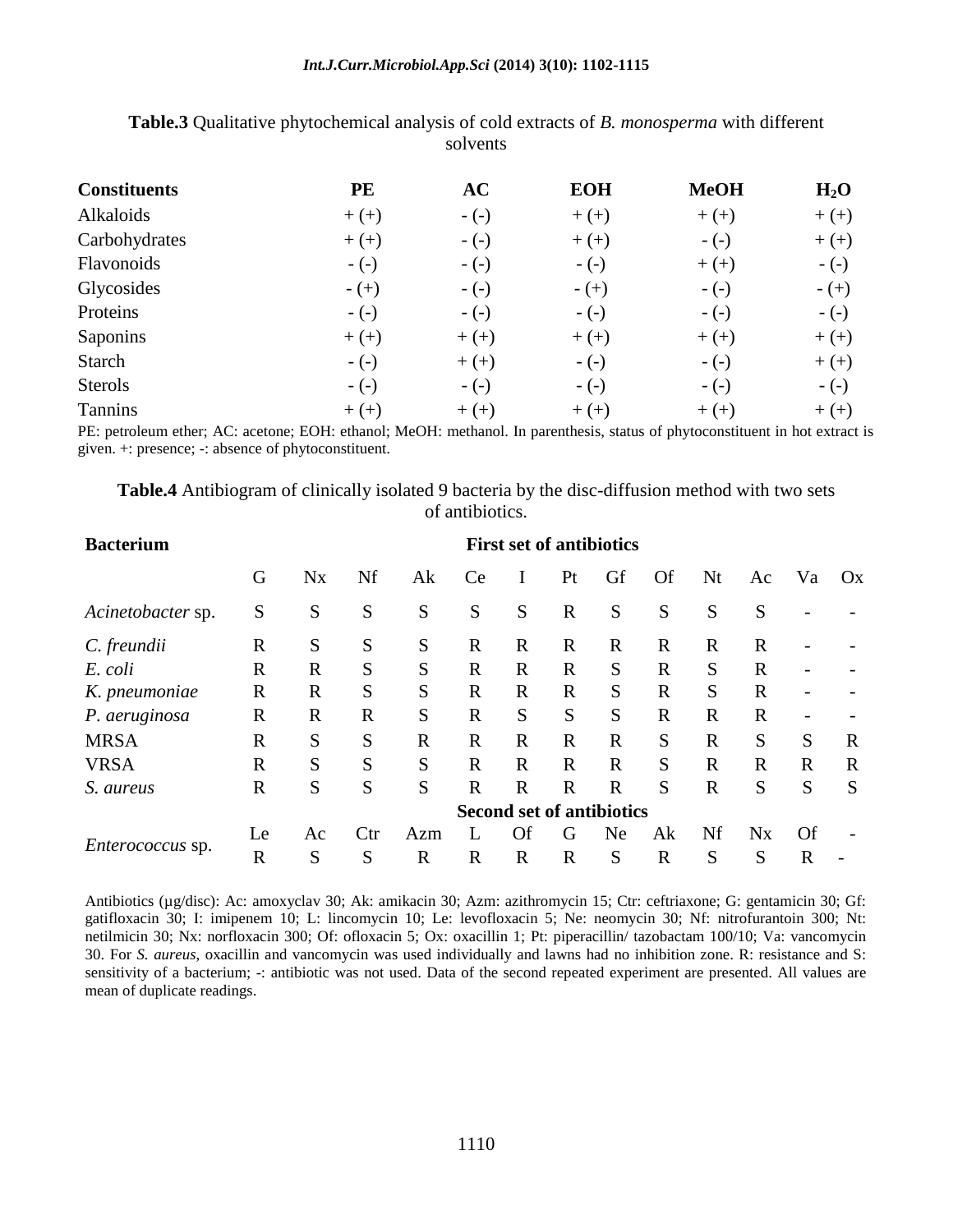#### *Int.J.Curr.Microbiol.App.Sci* **(2014) 3(10): 1102-1115**

| <b>Bacteria</b>         | PE      | AC      | <b>EOH</b> | <b>MeOH</b> | $H_2O$ | Ciprofloxacin 30<br>$\mu$ g/disc |
|-------------------------|---------|---------|------------|-------------|--------|----------------------------------|
| Acinetobacter sp.       | 12(12)  | 14 (14) | 16(15)     | 16(16)      | 14(14) | 18                               |
| C. freundii             | 12(12)  | 13(13)  | 14(17)     | 15(15)      | 14(14) | 16                               |
| E. coli                 | $-(-)$  | $-(-)$  | 10(11)     | 12(12)      | 14(14) | 18                               |
| K. pneumoniae           | 13(13)  | 13 (13) | 16(16)     | 15(15)      | 16(16) | 17                               |
| P. aeruginosa           | 12(13)  | 13(13)  | 10(11)     | 16(16)      | 15(15) | 18                               |
| <i>Enterococcus</i> sp. | 14 (15) | 14 (14) | 16(16)     | 14(14)      | 19(21) | 18                               |
| S. aureus               | 14(15)  | 12(12)  | 14(14)     | 14(14)      | 16(16) | 19                               |
| <b>MRSA</b>             | 13 (14) | 12(12)  | 13(13)     | 14(14)      | 15(15) | 18                               |
| <b>VRSA</b>             | 12(14)  | 13 (13) | 13(12)     | 12(12)      | 13(13) | 18                               |

**Table.5** Size of inhibition zones of cold leaf-extracts with different organic solvents of B. monosperma against different bacteria (mm)

PE: petroleum ether; AC: acetone; EOH: ethanol; MeOH: methanol; in parenthesis, sizes of inhibition zones in hot extracts are given. -: absence of inhibition.

| Bacteria            | PE      |            | AC     |            | <b>EOH</b> |            |        | MeOH       | $H_2O$ |            |  |
|---------------------|---------|------------|--------|------------|------------|------------|--------|------------|--------|------------|--|
|                     | MIC     | <b>MBC</b> | MIC    | <b>MBC</b> | MIC        | <b>MBC</b> | MIC    | <b>MBC</b> | MIC    | <b>MBC</b> |  |
| Acinetobacter       | 2.62    | 5.91       | 5.91   | 13.30      | 2.62       | 5.91       | 2.62   | 5.91       | 2.62   | 5.91       |  |
| sp.                 | (13.30) | (30.00)    | (2.62) | (5.91)     | (5.91)     | (13.30)    | (2.62) | (5.91)     | (2.62) | (5.91)     |  |
| Citrobacter         | 5.91    | 13.30      | 0.52   | 1.16       | 5.91       | 13.30      | 2.62   | 5.91       | 5.91   | 13.30      |  |
| sp.                 | (2.62)  | (5.91)     | (2.62) | (5.91)     | (5.91)     | (13.30)    | (2.62) | (5.91)     | (5.91) | (13.30)    |  |
| E.coli              | ND      | ND         | ND     | ND         | 2.62       | 5.91       | 5.91   | 13.30      | 5.91   | 13.30      |  |
|                     | (ND)    | (ND)       | (ND)   | (ND)       | (13.30)    | (30.00)    | (5.91) | (13.30)    | (5.91) | (13.30)    |  |
| K.pneumonia         | 13.30   | 30.00      | 2.62   | 5.91       | 5.91       | 13.30      | 1.16   | 2.62       | 2.62   | 5.91       |  |
| $\epsilon$          | (5.91)  | (13.30)    | (5.91) | (13.30)    | (5.91)     | (13.30)    | (1.16) | (2.62)     | (2.62) | (5.91)     |  |
| P.aeruginosa        | 0.52    | 1.16       | 2.62   | 5.91       | 1.16       | 2.62       | 1.16   | 2.62       | 5.91   | 13.30      |  |
|                     | (5.91)  | (13.30)    | (5.91) | (13.30)    | (2.62)     | (5.91)     | (1.16) | (2.62)     | (5.91) | (13.30)    |  |
| <i>Enterococcus</i> | 1.16    | 2.62       | 1.16   | 2.62       | 5.91       | 13.30      | 5.91   | 13.30      | 0.52   | 1.16       |  |
| sp.                 | (2.62)  | (5.91)     | (2.62) | (5.91)     | (5.91)     | (13.30)    | (5.91) | (13.30)    | (0.23) | (0.52)     |  |
| <i>S.aureus</i>     | 2.62    | 5.91       | 2.62   | 5.91       | 5.91       | 13.30      | 2.62   | 5.91       | 5.91   | 13.30      |  |
|                     | (5.91)  | (13.30)    | (0.52) | (1.16)     | (2.62)     | (5.91)     | (2.62) | (5.91)     | (5.91) | (13.30)    |  |
| <b>MRSA</b>         | 2.62    | 5.91       | 2.62   | 5.91       | 5.91       | 13.30      | 5.91   | 13.30      | 5.91   | 13.30      |  |
|                     | (2.62)  | (5.91)     | (2.62) | (5.91)     | (1.16)     | (2.62)     | (5.91) | (13.30)    | (5.91) | (13.30)    |  |
| <b>VRSA</b>         | 2.62    | 5.91       | 2.62   | 5.91       | 1.16       | 2.62       | 5.91   | 13.30      | 5.91   | 13.30      |  |
|                     | (13.30) | (30.00)    | (1.16) | (2.62)     | (5.91)     | (13.30)    | (5.91) | (13.30)    | (5.91) | (13.30)    |  |

**Table.6** MIC and MBC values of cold and hot leaf-extracts with different solvents against MDR bacteria (mg/mL)

Spontaneous mutation in bacteria occurs at the rate, 1 in  $10^7$  cells usually. Eventually, some drug-resistant mutant predominates with the replacement of all sensitive strains by the resistant strain, the later serving as if

a doppelgänger. Since, the emergence of resistant mutants is a self-repetitive process in conditions ideal for pathogens, serial/continual resistant events to a gamut of diverse antibiotics land at the emergence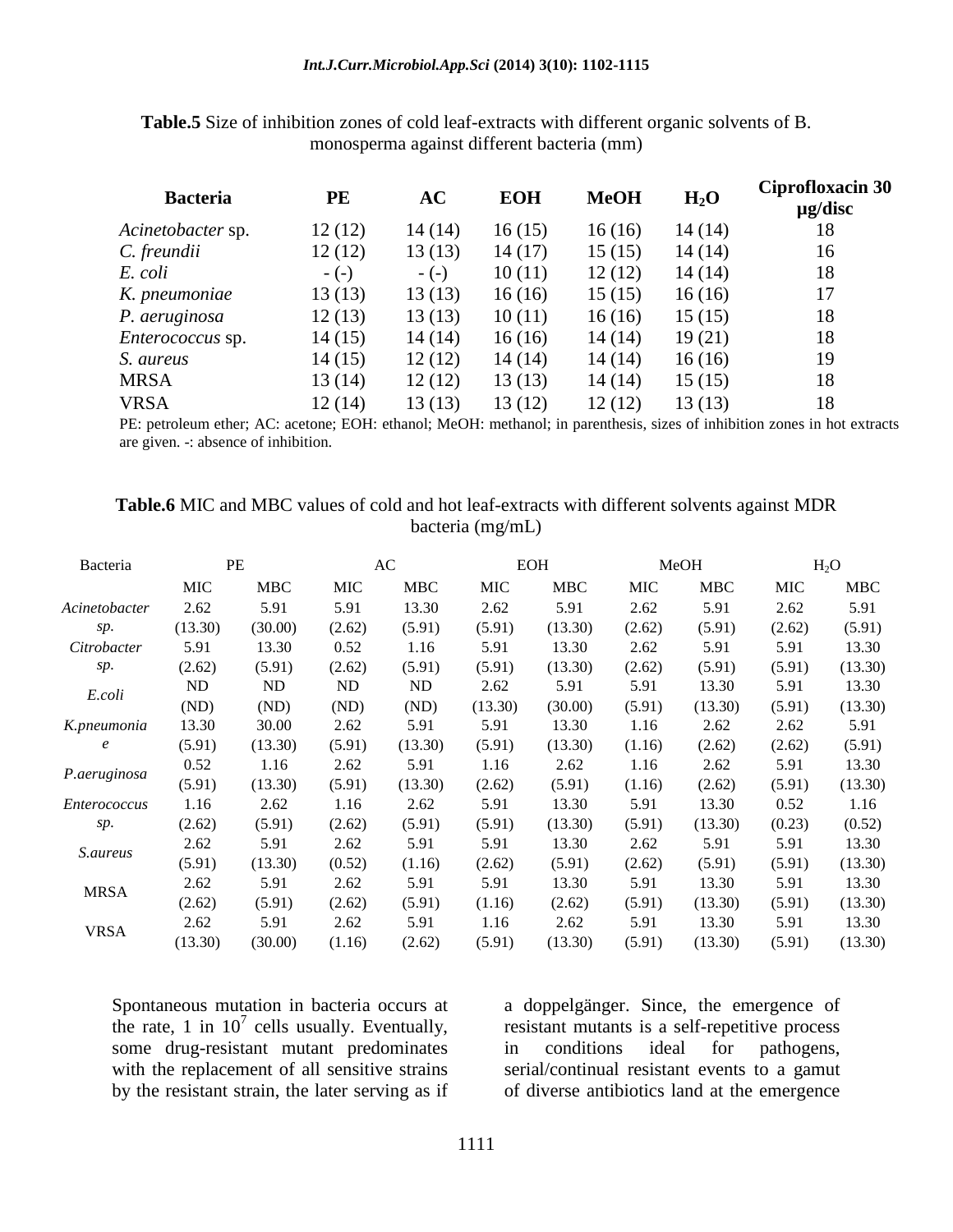of multidrug resistance in a bacterium, at least in an aged/immune-compromised body. Indeed, the horizontal transfer of genetic materials from one organism to another appears faster than mutational changes, a phenomenon popularly called as, evolution of quantum leaps, operates naturally (Groisman EA, 1996). It is because, genes for the drug-resistance mechanism are operative in antibioticproducing cells, and those are transferred naturally to sensitive strains (Martinez JL, *et al* ., 2002), as an event of natural selection. Ultimately, antibiotic resistance remains as the clinical determinant of the pathogenesis. Slowly, the use of numbers of antibiotics for the control of infectious diseases in last decades have led to multiple resistances in one cell, the MDR strain of a species, paradigmatically with any of notorious pathogens. As conjectured from retrospective follow-ups, it is clear that older antibiotics slowly became obsolete, by the resistant mechanism. The clinical concern is that antibiotic resistance was reported in several pathogenic bacteria for which, particular antibiotics were never applied. Is this the mechanism of the transformation of a harmless commensal to a perilous MDR pathogen in the present antibiotic era? Not surprisingly, drug resistant bacteria gain the capability of surviving and multiplying under stress conditions. The biological rule, any limiting condition for the majority would be an excellent opportunity for the minority. When in presence of a drug *in vivo*, all the drug sensitive strains are eliminated and the resistant strain survives, multiplies, and predominates, culminating in a disease. Drug resistant strains and their control by newer antibiotics are leitmotivs in the odyssey of the emergence of MDR and PDR strains of umpteen pathogens in the last 4-5 decades and more. MDR-MRSA is the intractable, ghoulish example rising to a great notoriety of being marked as the

superbug of health domain, worldwide (Dubey D, *et al*., 2013).

In conclusion from the recorded data, it could be taken that *B. monosperma* leafextract could be used in treating infectious diseases, caused by the range of tested bacteria, as complementary and alternate medicine, since crude phyto-extracts of the plant could not be breached by MDR pathogenic bacteria. Apothecary would benefit from these findings of the plant for drugs of finesse, *i.e.*, non-microbial antimicrobials in the crusade against MDR pathogens.

# **References**

- Acharyya S, Patra A, Bag PK. Evaluation of the antimicrobial activity of some medicinal plants against enteric bacteria with particular reference to multidrug resistant *Vibrio cholerae*. *Trop J Pharm Res*. 2009;8:231–237.
- Akhtar MS, Naeem F, Muhammad F, Bhatty N. Effect of *Buteamonosperma* (Lam.) Taub. (Palaspapra) fruit on blood glucose and lipid profiles of normal and diabetic human volunteers. *Afr J Phar Pharmacol*. 2010;4:539–544.
- Bandara BMR, Kumar NS, Wimalasiri KMS. Constituents of the stem bark from *Buteamonosperma*. *J Nat SciCounc* (Sri Lanka) 1990;18:97– 103.
- Berman DS, Schaefler S, Simberkoff S, Rahal J. *Staphylococcus aureus* colonization in intravenous drug abusers, dialysis patients and diabetics. *J Infect Dis*. 1987;155:829– 831.
- Chokchaisiri R, Suaisom C, Sriphota S, Chindaduang A, Chuprajob T, Suksamrarn A. Bioactive flavonoids of the flowers of *Buteamonosperma*.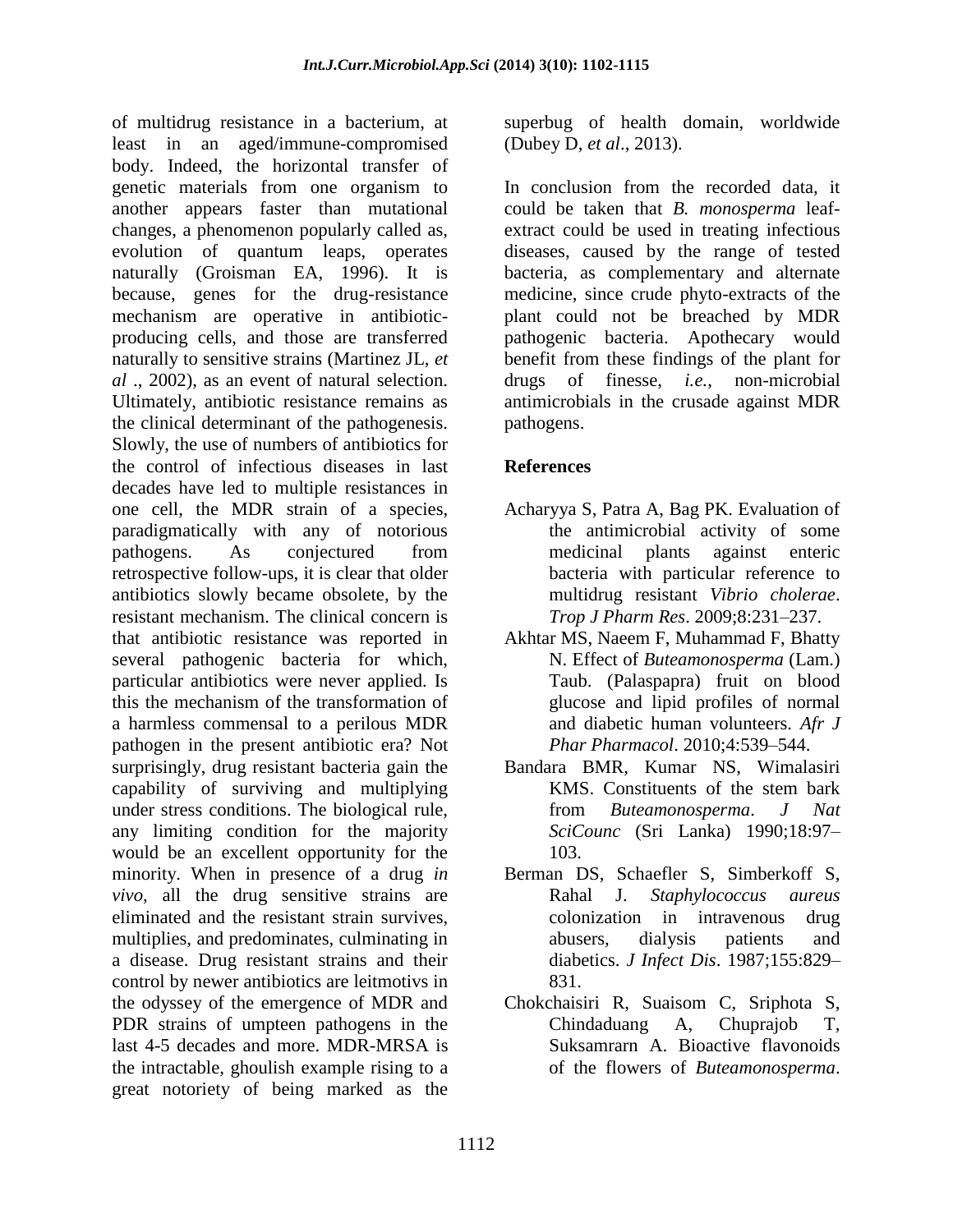*Chem Pharm Bull* (Tokyo) 2009;57:428–432.

- Clarke CR. Antimicrobial resistance. *Vet Clin Small AnimPract*. 2006;36:987– 1001.
- Clinical Laboratory Standard Institute Performance standard for antimicrobial susceptibility testing: twenty-first informational supplement; document M200-S21. *CLSI, Wayne*. 2011.
- Das S, Khan ML, Rabha A, Bhattacharjya DK. Ethnomedicinal plants of Manas National Park, Asam, Northeast India. *Indian J Trad Know*. 2009;8:514–517.
- Davidovich C, Bashan A, Yonath A. Structural basis for cross-resistance to ribosomal PTC antibiotics. *PNAS* (USA) 2008;105:20665–20670.
- De Silva T, et al. Delhi: Daya Publishing House; 2009. Traditional and alternative medicines, research and policy perspectives.
- Dhale DA, Chamle DR, Panchal VH. Evaluations of phytochemical constituents and antimicrobial activity of *Buteamonosperma* (Fabaceae) *J Phytol*. 2010;2:17–21.
- Dubey D, Padhy RN. Surveillance of multidrug resistance of two Grampositive pathogenic bacteria in a teaching hospital and *in vitro* efficacy of 30 ethnomedicinal plants used by an aborigine of India. *Asian Pac Trop Dis*. 2012;2(4):273–281.
- Dubey D, Rath S, Sahu MC, Debata NK, Padhy RN. Antimicrobials of plant origin against TB and other infections and economics of plant drugs— Introspection. *Indian J Trad Know*. 2012;11:225–233.
- Dubey D, Rath S, Sahu MC, Pattnaik L, Debata NK, Padhy RN. Surveillance of infection status of drug resistant *Staphylococcus aureus* in an Indian

teaching hospital. *Asian Pac J Trop Dis*. 2013;3(2):133–142.

- Dubey D, Rath S, Sahu MC, Paty BP, Debata NK, Padhy RN. Antibacterial activity of medicinal plants used by aborigines of Kalahandi, Orissa, India against multidrug resistant bacteria. *Asian Pac J Trop Biomed*. 2012;2(Suppl 2):S846–S854.
- Falagas ME, Bliziotis IA. Pandrug-resistant Gram-negative bacteria: the dawn of the post-antibiotic era? *Int J Antimicrob Agent*. 2007;29:630–636.
- Gavimath CC, Sudeep HV, Ganapathy PSS, Rai SP, Ramachandra YL. Evaluation of wound healing activity of *Buteamonosperma* Lam. extracts on rats. *Pharmacol-on-line*. 2009;2:203– 216.
- George AM, Levy SB. Gene in the major co-transduction gap of the *Escherichia coli* K-12 linkage map required for the expression of chromosomal resistance to tetracycline and other antibiotics. *J Bacteriol*. 1983;155:531–540.
- Groisman EA. Pathogenicity islands: Bacterial evolution in quantum leaps. *Cell*. 1996;87:791–794.
- Gupta SR, Ravindranath B, Seshadri TR. The glycosides of *Buteamonosperma*. *Phytochemistry*. 1970;9:2231–2235.
- Gurav SS, Gulkari VD, Duragkar NJ, Palit AT. Antimicrobial activity of *Buteamonosperma* Lam. *Iran J Pharm Ther*. 2008;7:21–24.
- Holloway K. Antimicrobial resistance: the facts. essential drug monitor. *WHO*. 2000;29:7–8.
- Iqbal Z, Lateef M, Jabbar A, Ghayur MN, Gilani AH. *In vivo*antihelmintic activity of *Buteamonosperma* against trichostrongylid nematodes in sheep. *Fitoterapia*. 2006;77:137–140.
- Kasture VS, Kasture SB, Chopde CT. Anticonvulsive activity of *Buteamonosperma* flowers in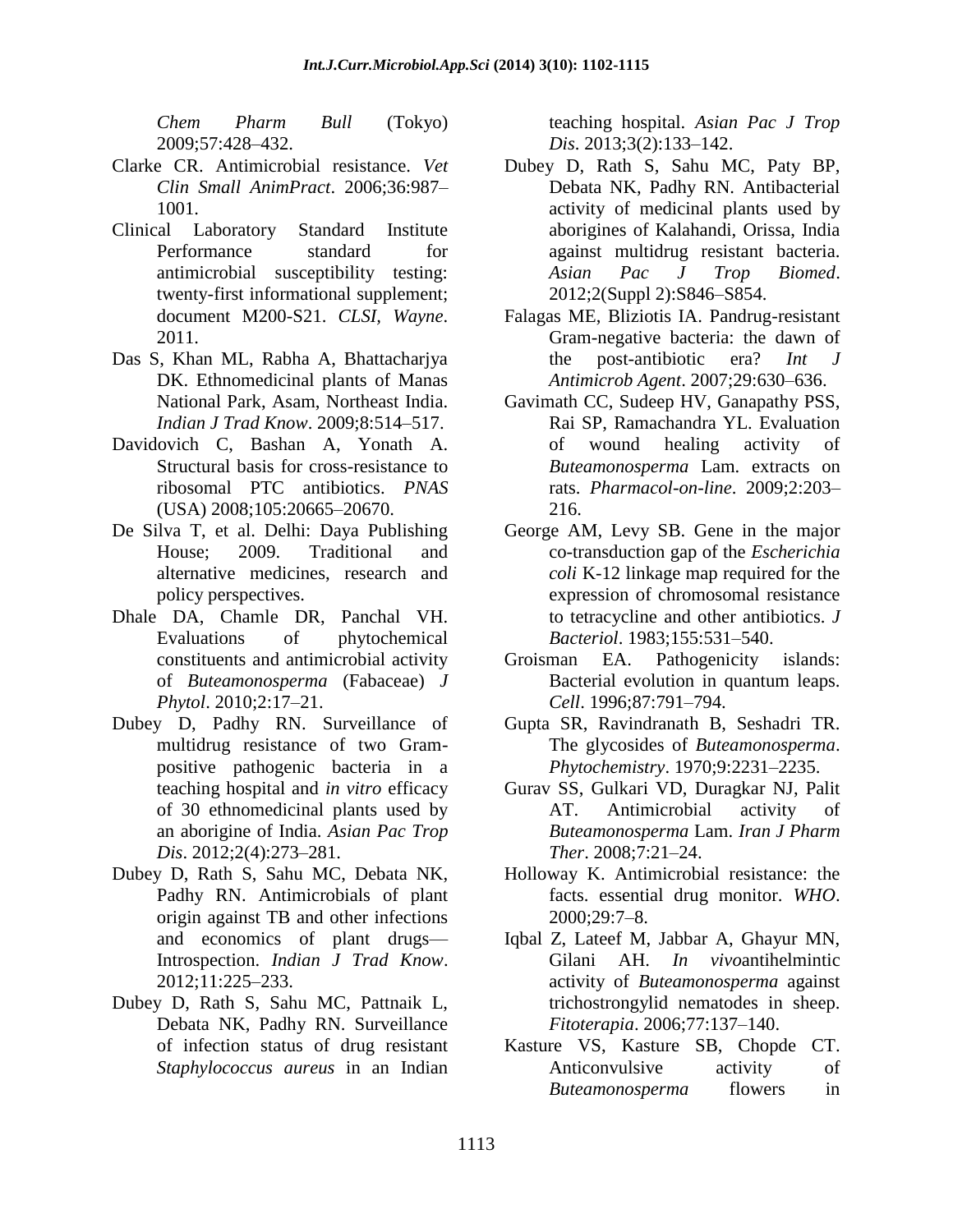laboratory animals. *PharmacolBiochemBehav*. 2002;72:965–972.

- Kato T, Hayasaka S. Methicillin-resistant *Staphylococcus aureus* and methicillin-resistant coagulasenegative Staphylococci from conjunctivas of preoperative patients. *Jpn J Ophthalmol.*1998;42:461–465.
- Khan FM. Ethno-veterinary medicinal usage of flora of greater Cholistan desert (Pakistan) Pakistan *Vet J*. 2009;29:75– 80.
- Kirtikar KR, Basu BD. Indian medicinal plants. 2nd edition. Allahabad: Allahabad Press; 1935. pp. 785–788.
- Loeraa JA, Reyes-Ortizb C, Kuoa YF. Predictors of complementary and alternative medicine use among older Mexican Americans. Complement *TherapClinPrac*. 2007;13:224–231.
- Lohitha P, Kiran VR, Babu KRM, Nataraj K, Rani PA, Madhavi N, et al. Phytochemical screening and *in vitro* antimicrobial activity of *Buteamonosperma* bark ethanolic and aqueous extract. *Int J Pharm Sci Res*. 2011;1:150–155.
- Maple PAC, Hamilton-Miler JMT, Brumfitt W. World-wide antibiotic resistance in MRSA. *Lancet*. 1989;11:537–540.
- Martinez JL, Baqueoro F. Interactions among strategies associated with bacterial infection: pathogenicity, epidemicity, and antibiotic resistance. *ClinMicrobiol Rev*. 2002;15:647–679.
- Middleton J, Fales W, Luby C. et al. Surveillance of *Staphylococcus aureus* in veterinary teaching hospitals. *J ClinMicrobiol*. 2005; 43:2916–2919.
- Mishra M, Shukla YN, Kumar S. Euphanetriterpenoid and lipid constituents from *Buteamonosperma*.*Phytochemistry*. 2000;54:835–838.
- Perez LRR, Dias C, d'Azevedo1 PA. Agar dilution and agar screen with cefoxitin and Oxacillin: what is known and what is unknown in detection of methicillin-resistant *Staphylococcus aureus*. *J Med Microbiol*. 2008;57:954–956.
- Raja NS. Microbiology of diabetic foot infections in a teaching hospital in Malaysia: a retrospective study of 194 cases. *J MicrobiolImmunol Infect*. 2007;40:39–40.
- Rath S, Dubey D, Sahu MC, Debata NK, Padhy RN. Surveillance of multidrug resistance of 6 uropathogens in a teaching hospital and *in vitro* control by 25 ethnomedicinal plants used by an aborigine of India. *Asian Pac J Trop Biomed*. 2012;2(Suppl 2):S818– S829.
- Rath S, Padhy RN. Surveillance of multidrug resistance of 10 enteropathogens in a teaching hospital and *in vitro* efficacy of 25 ethnomedicinal plants used by an Indian aborigine. *Asian Pac J Trop Biomed*. 2012;2(Suppl 1):S336–S346.
- Sahu MC, Debata NK, Padhy RN. Antibacterial activity of *Argemonemexicana* L. against multidrug resistant *Pseudomonas aeruginosa*, isolated from clinical samples. *Asian Pac J Trop Biomed*. 2012;2(Suppl 2):S800–S807.
- Sahu MC, Dubey D, Rath S, Debata NK, Padhy RN. Multidrug resistance of *Pseudomonas aeruginosa* as known from surveillance of nosocomial and community infections in an Indian teaching hospital. *J Publ Health*. 2012;20:413–423.
- Seshadri TR, Trikha RK. Procyanidins of *Ceriopsroxburghaiana* and *Rhizophoraconjudata*. *Indian J Chem*. 1971;9:928–930.